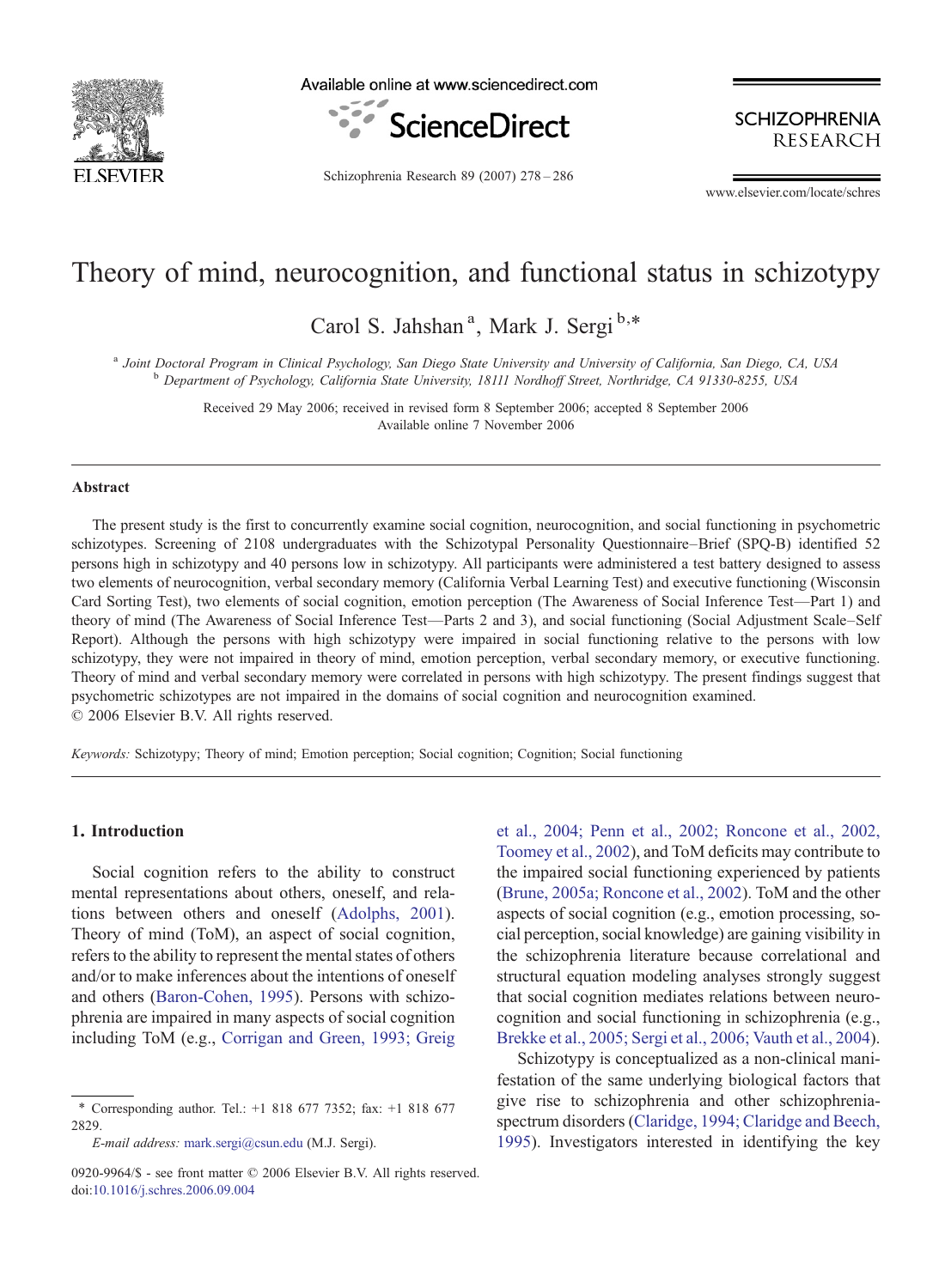features of schizophrenia value studies of persons with schizotypy (psychometric schizotypes or persons diagnosed with schizotypal personality disorder) because performance impairments in these persons cannot be explained by confounds often present in schizophrenia samples such as antipsychotic medication usage, social isolation, and recurrent hospitalization.

# 1.1. Neurocognition in schizotypy

Psychometric schizotypes and persons with schizotypal personality disorder often evidence neurocognitive deficits, suggesting that neurocognitive impairments are a key feature of schizophrenia. Such schizotypy samples consistently display impairments in attention/vigilance (e.g., [Chen et al., 1998; Lenzenweger et al., 1991;](#page-6-0) [Lenzenweger, 2001; Obiols et al., 1992; Roitman et al.,](#page-6-0) [1997](#page-6-0)) and spatial working memory [\(Roitman et al., 2000;](#page-8-0) [Park et al., 1995; Park and McTigue, 1997\)](#page-8-0). Deficits in executive functioning have been observed in schizotypes when this construct was assessed with the Wisconsin Card Sorting Test (e.g., [Raine et al., 1992; Poreh et al., 1995;](#page-8-0) [Suhr, 1997; Gooding et al., 1999, 2001](#page-8-0)), but not when it was assessed with the Trail Making Test ([Mitropoulou](#page-7-0) [et al., 2002; Suhr, 1997](#page-7-0)) and the Tower of Hanoi Test [\(Suhr, 1997](#page-8-0)). Schizotypy studies that find impairments in verbal secondary memory (e.g., [Bergman et al., 1998;](#page-6-0) [Voglmaier et al., 1997](#page-6-0)) are matched in number by those that find no group differences in performance on measures such as the California Verbal Learning Test ([Lenzenweger](#page-7-0) [and Gold, 2000; Mitropoulou et al., 2002](#page-7-0)). Neurocognitive deficits have also been observed in "at risk" persons. The unaffected biological relatives of persons with schizophrenia appear to experience impairments in attention (e.g., [Keefe et al., 1997; Michie et al., 2000; Schubert and](#page-7-0) [McNeil, 2005](#page-7-0)), verbal memory (e.g., [Cannon et al., 1994;](#page-6-0) [Lyons et al., 1995; Faraone et al., 1995; Toomey et al.,](#page-6-0) [1998; Keri et al., 2001\)](#page-6-0), and executive functioning (e.g., [Franke et al., 1992, 1993; Yurgelun-Todd and Kinney,](#page-7-0) [1993; Faraone et al., 1995; Toomey et al., 1998; Egan](#page-7-0) [et al., 2001](#page-7-0)).

## 1.2. Social cognition in schizotypy

Do studies of social cognition in schizotypy suggest that impaired social cognition is a key feature of schizophrenia? Studies of emotion recognition in schizotypy samples (psychometric schizotypes and persons with schizotypal personality disorder) have yielded mixed results. Studies finding impairments in emotion recognition ([Poreh et al., 1994; Mikhailova et al., 1996;](#page-8-0) [Platek et al., 2005\)](#page-8-0) are matched in number by those

finding no differences between schizotypes and comparison participants ([Toomey and Schuldberg, 1995;](#page-8-0) [van't Wout et al., 2004; Waldeck and Miller, 2000](#page-8-0)). In contrast, studies of ToM in schizotypy regularly observe impairments (e.g., [Pickup and Frith, 2001; Pickup,](#page-8-0) [2006\)](#page-8-0). Schizotypal personality traits in non-clinical populations appear to be related to deficits in understanding false-beliefs and attributing mental states to others [\(Langdon and Coltheart, 1999, 2001; Platek et al.,](#page-7-0) [2003a](#page-7-0)), as well as impairments in the ability to detect deception ([Malcolm and Keenan, 2003\)](#page-7-0), appreciate ironical statements ([Langdon and Coltheart, 2004](#page-7-0)), and process information about the self ([Platek and Gallup,](#page-8-0) [2002; Platek et al., 2003b](#page-8-0)). Moreover, studies have found that first-degree relatives of schizophrenia patients are impaired in social perception and ToM ([Toomey](#page-8-0) [et al., 1999; Janssen et al., 2003](#page-8-0)) but not in facial affect recognition ([Loughland et al., 2004; Kee et al., 2004;](#page-7-0) [Kelemen et al., 2004; Toomey et al., 1999\)](#page-7-0). No studies have examined ToM in schizotypy using a videotapebased measure that requires participants to infer the motives of others.

The primary aim of the present study was to examine theory of mind skills in persons with schizotypy. Undergraduates identified as high or low in schizotypy were administered The Awareness of Social Inference Test (TASIT; [McDonald et al., 2003\)](#page-7-0), a videotape-based measure that assesses emotion recognition and theory of mind skills with many interpersonal vignettes. Although the TASIT has not been used with schizophrenia spectrum populations, it is a developmentally appropriate measure designed to assess cognitively impaired adults. Another asset of the TASIT is that it involves videotaped interpersonal interactions rather than simple photographs or stories. We hypothesized that persons high in schizotypy would be impaired in theory of mind and emotion recognition relative to those low in schizotypy. The second aim of this study was to examine executive functioning and verbal secondary memory in persons with schizotypy. Executive functioning and verbal secondary memory, although only two of many other potential areas of cognitive impairment in schizotypy, were selected as neurocognitive constructs because they are often impaired in schizophrenia spectrum disorders. The California Verbal Learning Test (CVLT) and the Wisconsin Card Sorting Test (WCST), used to examine verbal secondary memory and executive functioning respectively, are well-recognized measures that are frequently used in studies of schizophrenia. We hypothesized that persons high in schizotypy would be impaired in executive functioning and verbal secondary memory relative to those low in schizotypy. The third aim of this study was to examine differences in functional status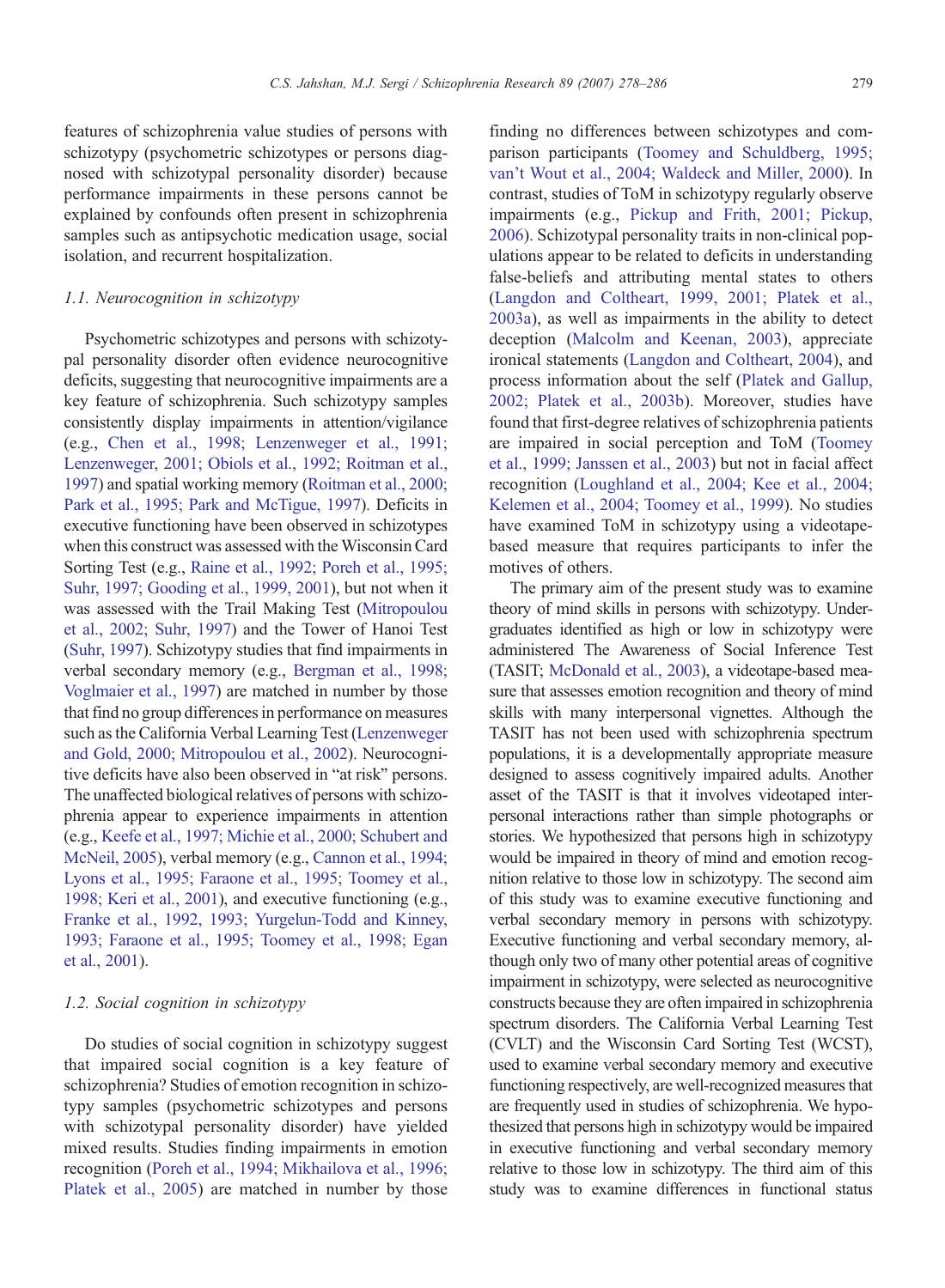(academic functioning, peer relationships, family relationships) between persons high and low in schizotypy. We hypothesized that persons high in schizotypy would report lower functioning than persons low in schizotypy. Given the links observed between social cognition, neurocognition, and social functioning in schizophrenia studies (e.g., [Sergi et al., 2006; Vauth et al., 2004\)](#page-8-0), we further hypothesized that associations between social cognition, neurocognition, and social functioning would be found in persons high in schizotypy.

# 2. Method

## 2.1. Participants

Undergraduates  $(N=2108)$  were screened for schizotypy with an administration of the Schizotypal Personality Questionnaire–Brief Version (SPQ–B; [Raine and](#page-8-0) [Benishay, 1995\)](#page-8-0). The 104 participants who scored 16 or higher on the SPQ–B (the top 4.8% of the sample) received phone calls inviting them to participate in further testing. About half of these persons were interested in completing the assessment battery. The 153 participants who scored 2 or lower on the SPQ–B (the bottom 7.2% of the sample) received phone calls inviting them to complete the assessment battery until the number of the low schizotypes tested  $(N=46)$  approximated that of the high schizotypes  $(N= 54)$ . The data of two persons high in schizotypy and six persons low in schizotypy were excluded from the analyses because they had less than 5 years of education in an English-speaking country and/or because their age was significantly higher than that of the rest of the sample (e.g., 50 years or greater). Thus, the final sample consisted of 52 persons high in schizotypy and 40 persons low in schizotypy. The high schizotypy group consisted of 23 males (44.2%) and 29 females (55.8%), whereas the low schizotypy group consisted of 15 males (37.5%) and 25 females (62.5%). The groups did not differ in age (persons high in schizotypy: mean=19.7 years, SD= 2.7 years; persons low in schizotypy: mean = 20.5 years,  $SD = 3.4$  years) or education (persons high in schizotypy: mean= $12.9$  years, SD= $1.1$ ; persons low in schizotypy: mean= 13.1 years, SD= 1.1 years). All participants agreed to participate in the current study after reading and signing an informed consent form approved by California State University, Northridge's Standing Advisory Committee for the Protection of Human Subjects.

# 2.2. Procedure

Participants were individually administered a 90-min test battery that included measures of verbal secondary

memory (California Verbal Learning Test), executive functioning (Wisconsin Card Sorting Test-64), emotion perception (The Awareness of Social Inference Test— Part 1), theory of mind (The Awareness of Social Inference Test—Parts 2 and 3), and social functioning (Social Adjustment Scale–Self Report). Research assistants, unaware of the schizotypy status of the participants, administered the assessment battery. They were extensively trained in the standardized procedures of each measure by the second author, an expert in measures of neurocognition and social cognition.

#### 2.3. Measures

## 2.3.1. Social cognition

The Awareness of Social Inference Test (TASIT; [McDonald et al., 2003\)](#page-7-0) is a videotape-based measure that assesses emotion perception and theory of mind. Part 1 of the TASIT (Emotion Evaluation Test) assesses emotion perception. Participants view 28 (15–60 s) videotape segments of different actors displaying social cues (e.g., facial expressions, voice tones, gestures) consistent with specific emotional states. Twelve segments suggest a positive emotional state and 16 segments suggest a negative emotional state. After each videotape segment, the participant selects from a list of emotions (Fear, Anger, Sadness, Revulsion, Surprise, Happiness, and Neutral) the emotion perceived to be expressed by the "target" person in the videotape segment. The TASIT Part 1 variables used to assess emotion perception were positive emotions items correct, negative emotions items correct, and total items correct.

Parts 2 and 3 of the TASIT assess theory of mind. In Part 2 of the TASIT (Social Inference–Minimal) participants view 15 videotape segments (20–60 s each) of different actors performing scripts of conversational interactions that might occur between a couple, two friends, or two work colleagues. Five of these videotape segments involve sincere verbal exchanges in which the literal meaning of the words spoken is consistent with the situational context and the social cues displayed by the actors. Ten of the segments involve sarcastic verbal exchanges where one of the actors means the opposite of what he or she is saying and intends the recipient to understand this. Five of the 10 sarcasm segments involve simple sarcasm, where the literal message is contrary to the actual message the speaker wishes to convey, and it is only by appreciating the voice tone that the participant can discern the sarcasm. The other 5 sarcasm segments involve paradoxical sarcasm, where the verbal exchange does not make sense unless it is understood that one of the speakers is being sarcastic. During Part 3 of the TASIT (Social Inference–Enriched), participants view 16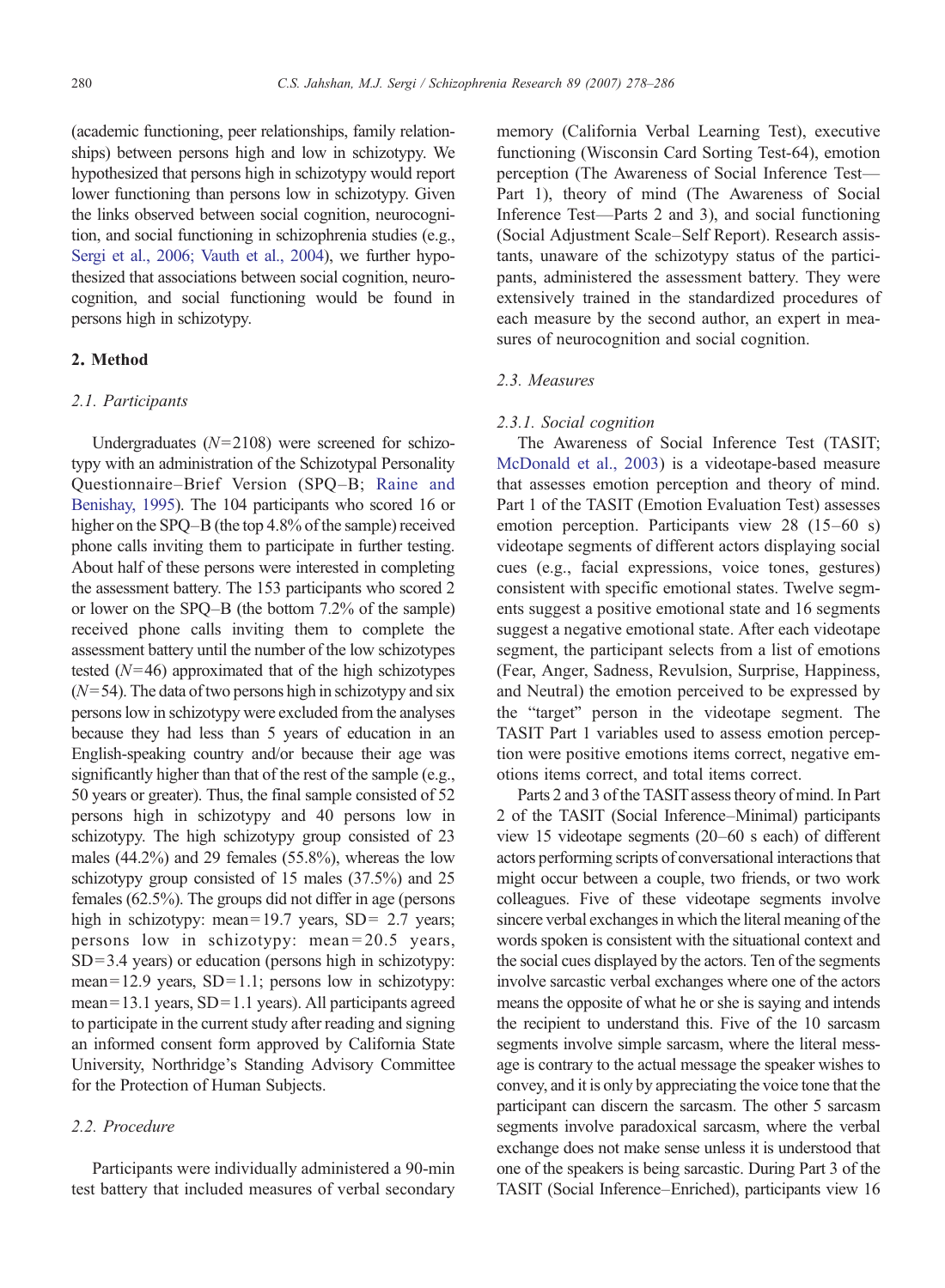<span id="page-3-0"></span>Table 1 Measures of neurocognition and social functioning

| Measure                                                                                      | Construct                  | Description                                                                                                                                                                                                                                                                                                                                                                                                                                                                                                 | Variables |
|----------------------------------------------------------------------------------------------|----------------------------|-------------------------------------------------------------------------------------------------------------------------------------------------------------------------------------------------------------------------------------------------------------------------------------------------------------------------------------------------------------------------------------------------------------------------------------------------------------------------------------------------------------|-----------|
| California Verbal<br>Learning Test<br>(CVLT; Delis et al., 1983)                             | Verbal<br>secondary memory | This word list learning task asks participants to List words recalled in the five learning trials;<br>recall 16 words from four taxonomic categories in the short delay, free recall condition; in the<br>presented over a series of five trials. Participants short delay, cued recall condition; in the long<br>are later asked to recall words from the list delay, free recall condition; in the long delay,<br>after short and long delays, with and without cued recall condition.<br>taxonomic cues. |           |
| Wisconsin Card Sorting<br>Test (WCST;<br>Heaton et al., 1993)                                | Executive<br>functioning   | Participants use performance feedback to Categories completed; cards sorted correctly;<br>match individually presented stimulus cards perseverative errors; conceptual level responses.<br>to one of four key cards based on the shape,<br>number, or color of the symbols on each card.<br>Computer version used.                                                                                                                                                                                          |           |
| Social Adjustment Scale-Self Social functioning<br>Report (SAS–SR;<br>Weissman et al., 1978) |                            | This self-report scale assesses several areas Academic functioning; peer relationships;<br>of functioning with questions measuring family relationships.<br>instrumental and expressive role performance<br>over the past 2 weeks.                                                                                                                                                                                                                                                                          |           |

videotape segments (15–60 s) of different actors performing scripts of conversational interactions similar to those of Part 2. Different from Part 2, the videotape segments of Part 3 are "enriched" with additional evidence of the true state of affairs or the true beliefs of the "target" actor. Eight of the 16 segments provide visual evidence of the true state of affairs (the visual evidence is seen only by the "target" actor in the lie segments, while the visual evidence is seen by both the "target" actor and the other actor in the sarcasm segments). In the other eight segments, a prologue or epilogue segment is displayed in which the actor reveals his or her true thoughts or feelings to a third party. After each videotape segment in Parts 2 and 3, the participant is asked to draw conclusions about (a) the

Table 2

| Social cognitive performance of persons high and low in schizotypy |  |  |  |
|--------------------------------------------------------------------|--|--|--|
|--------------------------------------------------------------------|--|--|--|

|                        | Schizotypy Status          |              |                |          |     |  |
|------------------------|----------------------------|--------------|----------------|----------|-----|--|
|                        | High $(N=50)$ Low $(N=40)$ |              |                |          |     |  |
|                        | M(SD)                      | M(SD)        | Total<br>items | $\tau$   | p   |  |
| TASIT-Part 1           |                            |              |                |          |     |  |
| Positive emotions      | 9.9(1.5)                   | 10.4(1.2)    | 12             | 1.59     | .12 |  |
| Negative<br>Emotions   | 13.6(1.9)                  | 13.8(1.5)    | 16             | .56      | .57 |  |
| Total                  | 23.5(2.9)                  | 24.2(2.1)    | 28             | 1.22 .23 |     |  |
| TASIT-Part 2           |                            |              |                |          |     |  |
| Sincere                | 15.7(3.4)                  | 16.8(2.6)    | 20             | 1.58     | .12 |  |
| Simple Sarcasm         | 17.1(2.5)                  | 16.3(2.3)    | 20             | $-1.46$  | .15 |  |
| Paradoxical<br>Sarcasm | 17.7(1.9)                  | 17.6(2.1)    | 20             | $-.25$   | .80 |  |
| Total                  | 50.6 (5.0)                 | 50.7(4.5)    | 60             | .17      | .86 |  |
| TASIT-Part 3           |                            |              |                |          |     |  |
| Lies                   | 26.3(3.6)                  | 25.8(2.6)    | 32             | $-.76$   | .45 |  |
| Sarcasm                | 26.9(3.4)                  | 27.5(2.7)    | 32             | .98      | .33 |  |
| Total                  | 53.2 (4.7)                 | 53.3 $(4.0)$ | 64             | .14      | .89 |  |

TASIT = The Awareness of Social Inference Test.

communicative intention of the "target" actor (what they intend to  $do$  to their conversational partner), (b) whether the "target" actor wants the literal or non-literal meaning of his or her message to be believed (what they  $say$ ), (c) the beliefs and knowledge of the "target actor" about the situation (what they *think*), and (d) the emotional state of the "target" actor (what they feel). The TASIT Part 2 variables used to assess theory of mind were sincere items correct, simple sarcasm items correct, paradoxical sarcasm items correct, and total items correct. The TASIT Part 3 variables used to assess theory of mind were lie items correct, sarcasm items correct, and total items correct. The best evidence of the TASIT's reliability is that Mann– Whitney  $U$  tests suggest that the alternate forms of the

| $\sim$<br>۰,<br>× | ۰.<br>× |
|-------------------|---------|

|  |  |  |  | Neurocognitive performance of persons high and low in schizotypy |
|--|--|--|--|------------------------------------------------------------------|
|--|--|--|--|------------------------------------------------------------------|

|             | Schizotypy Status |              |         |     |
|-------------|-------------------|--------------|---------|-----|
|             | High $(N=51)$     | Low $(N=39)$ |         |     |
|             | M(SD)             | M(SD)        | t       | p   |
| <b>CVLT</b> |                   |              |         |     |
| $T1-5$      | 58.7 (8.4)        | 56.6(9.1)    | $-1.16$ | .25 |
| <b>SDFR</b> | 12.3(2.5)         | 11.9(2.6)    | $-.84$  | .40 |
| <b>SDCR</b> | 12.6(2.4)         | 12.3(2.5)    | $-.66$  | .51 |
| <b>LDFR</b> | 12.8(2.2)         | 12.1(2.6)    | $-1.46$ | .15 |
| LDCR        | 12.8(2.3)         | 12.4(2.5)    | $-.90$  | .37 |
| <b>WCST</b> |                   |              |         |     |
| <b>CSC</b>  | 50.3 (7.9)        | 48.9 (8.7)   | $-.81$  | .42 |
| <b>CLR</b>  | 47.3 (10.8)       | 44.7 (13.4)  | $-1.05$ | .29 |
| CC.         | 3.9(1.2)          | 3.7(1.5)     | $-.81$  | .42 |
| РE          | 6.6(3.1)          | 6.8(3.3)     | .30     | .76 |

CVLT = California Verbal Learning Test; T1–5 = Learning Trials 1 through 5; SDFR = Short Delay Free Recall; SDCR = Short Delay Cued Recall; LDFR = Long Delay Free Recall; LDCR = Long Delay Cued Recall; WCST = Wisconsin Card Sorting Test; CSC = Cards Sorted Correctly;  $CLR =$  Conceptual Level Responses;  $CC =$ Categories Completed; PE = Perseverative Errors.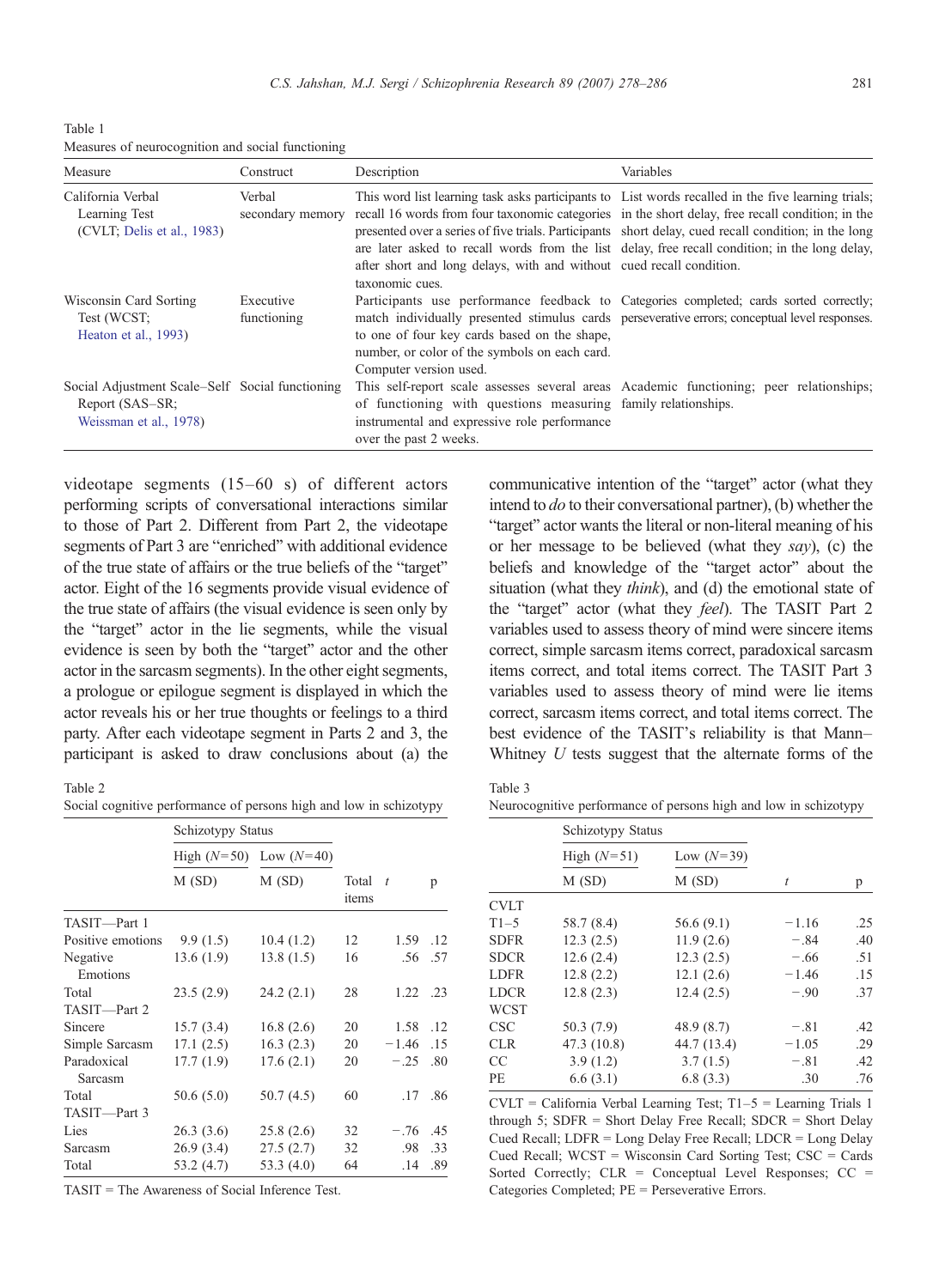|                        | Schizotypy Status |              |      |         |  |  |  |  |  |  |
|------------------------|-------------------|--------------|------|---------|--|--|--|--|--|--|
|                        | High $(N=52)$     | Low $(N=40)$ |      |         |  |  |  |  |  |  |
|                        | M(SD)<br>M(SD)    |              |      | p       |  |  |  |  |  |  |
| $SAS-SR$               |                   |              |      |         |  |  |  |  |  |  |
| Student                | 2.00(.56)         | 1.63(0.33)   | 3.65 | < 0.001 |  |  |  |  |  |  |
| Social and Leisure     | 2.97(.68)         | 2.06(0.41)   | 7.41 | < 0.001 |  |  |  |  |  |  |
| <b>Extended Family</b> | 2.33(.56)         | 1.74(0.44)   | 5.50 | < 0.001 |  |  |  |  |  |  |

<span id="page-4-0"></span>Table 4 Functional status of persons high and low in schizotypy

SAS–SR = Social Adjustment Scale–Self Report; Student = Academic Functioning; Social and Leisure = Peer Relationships; Extended Family = Family Relationships.

TASIT are comparable for all three parts of the measure [\(McDonald et al., 2003](#page-7-0)).

## 2.3.2. Neurocognition and social functioning

The measures used to assess neurocognition and social functioning are displayed in [Table 1](#page-3-0).

#### 2.4. Data analyses

Two-tailed t-tests were employed to examine differences between the persons high and low in schizotypy on the measures of social cognition, neurocognition, and social functioning. The requisite of equality of variances was met for all *t*-tests. Correlational analyses were used to examine associations between the measures of social cognition, neurocognition, and social functioning. All correlational analyses used Pearson r coefficients.

## 3. Results

#### 3.1. Group differences in social cognition

[Table 2](#page-3-0) displays the participants' performance on the TASIT. Persons with high schizotypy did not differ from those with low schizotypy in emotion perception (TASIT Part 1 Total,  $t(88)=1.22$ ,  $p=.23$ ) and theory of mind (TASIT Part 2 Total,  $t(88)=0.17$ ,  $p=.86$ ; TASIT Part 3 Total,  $t(88)=0.14$ ,  $p=.89$ ).

#### 3.2. Group differences in neurocognition

[Table 3](#page-3-0) displays the participants' performance on the CVLT and the WCST. Persons with high schizotypy did not differ from those with low schizotypy in all indices of verbal secondary memory and executive functioning analyzed.

## 3.3. Group differences in functional status

Table 4 displays the participants' performance on the SAS–SR. Persons with high schizotypy were impaired

Table 5

Zero order correlations between the social cognitive, neurocognitive, and social functioning variables for the persons high in schizotypy

|              |          |          |          |         |         |          |          |          | л.     |          |         |     | $\sim$ 1 $\sim$                       |         |  |
|--------------|----------|----------|----------|---------|---------|----------|----------|----------|--------|----------|---------|-----|---------------------------------------|---------|--|
| Variable     | 1.       | 2.       | 3.       | 4.      | 5.      | 6.       | 7.       | 8.       | 9.     | 10.      | 11.     | 12. | 13.                                   | 14. 15. |  |
| <b>CVLT</b>  |          |          |          |         |         |          |          |          |        |          |         |     |                                       |         |  |
| $1. T1 - 5$  |          |          |          |         |         |          |          |          |        |          |         |     |                                       |         |  |
| 2. SDFR      | $.69**$  |          |          |         |         |          |          |          |        |          |         |     |                                       |         |  |
| 3. SDCR      | $.66***$ | $.82**$  |          |         |         |          |          |          |        |          |         |     |                                       |         |  |
| 4. LDFR      | $.71***$ | $.86**$  | $.84**$  |         |         |          |          |          |        |          |         |     |                                       |         |  |
| 5. LDCR      | $.66***$ | $.76***$ | $.94**$  | $.78**$ |         |          |          |          |        |          |         |     |                                       |         |  |
| <b>WCST</b>  |          |          |          |         |         |          |          |          |        |          |         |     |                                       |         |  |
| 6. TCR       | .13      | .20      | .11      | .10     | .08     |          |          |          |        |          |         |     |                                       |         |  |
| 7. CLR       | .16      | .21      | .14      | .14     | .12     | $.98**$  |          |          |        |          |         |     |                                       |         |  |
| 8. CC        | .23      | .22      | .21      | .18     | .16     | $.90**$  | $.92**$  |          |        |          |         |     |                                       |         |  |
| 9. PE        | .01      | $-.07$   | .05      | .05     | .10     | $-.83**$ | $-.83**$ | $-.77**$ |        |          |         |     |                                       |         |  |
| <b>TASIT</b> |          |          |          |         |         |          |          |          |        |          |         |     |                                       |         |  |
| 10. Part-1   | .07      | .19      | .08      | .08     | .08     | .13      | .13      | .02      | $-.05$ |          |         |     |                                       |         |  |
| 11. Part-2   | .11      | .12      | .24      | .18     | .16     | .03      | .05      | .02      | .10    | $.22*$   |         |     |                                       |         |  |
| 12. Part-3   | .26      | .26      | $.36***$ | $.32*$  | $.38**$ | .09      | .10      | .08      | .10    | $.41***$ | $.52**$ |     |                                       |         |  |
| SAS-SR       |          |          |          |         |         |          |          |          |        |          |         |     |                                       |         |  |
| 13. Student  | .03      | .03      | .08      | .08     | .12     | $-.14$   | $-.12$   | $-.09$   | .18    | $-.18$   | $-.04$  | .12 | $\hspace{1.0cm} \rule{1.5cm}{0.15cm}$ |         |  |
| 14. Social   | .10      | $-.02$   | .005     | $-.06$  | .01     | .05      | .07      | .14      | $-.11$ | $-.24$   | $-.15$  | .04 | $.44**$                               |         |  |
| 15. Family   | $-.19$   | $-.05$   | $-.06$   | $-.02$  | $-.02$  | .001     | $-.002$  | .03      | .04    | $-.11$   | $-.23$  | .02 | $.41**$                               | .22     |  |

 $*$  p < .05;  $*$  p < .01; two-tailed

CVLT = California Verbal Learning Test; T1–5 = Learning Trials 1 through 5; SDFR = Short Delay Free Recall; SDCR = Short Delay Cued Recall; LDFR = Long Delay Free Recall; LDCR = Long Delay Cued Recall; WCST = Wisconsin Card Sorting Test; CSC = Cards Sorted Correctly; CLR = Conceptual Level Responses; CC = Categories Completed; PE = Perseverative Errors; TASIT = The Awareness of Social Inference Test; SAS–SR = Social Adjustment Scale–Self Report; Student = Academic Functioning; Social = Peer Relationships; Family = Family Relationships.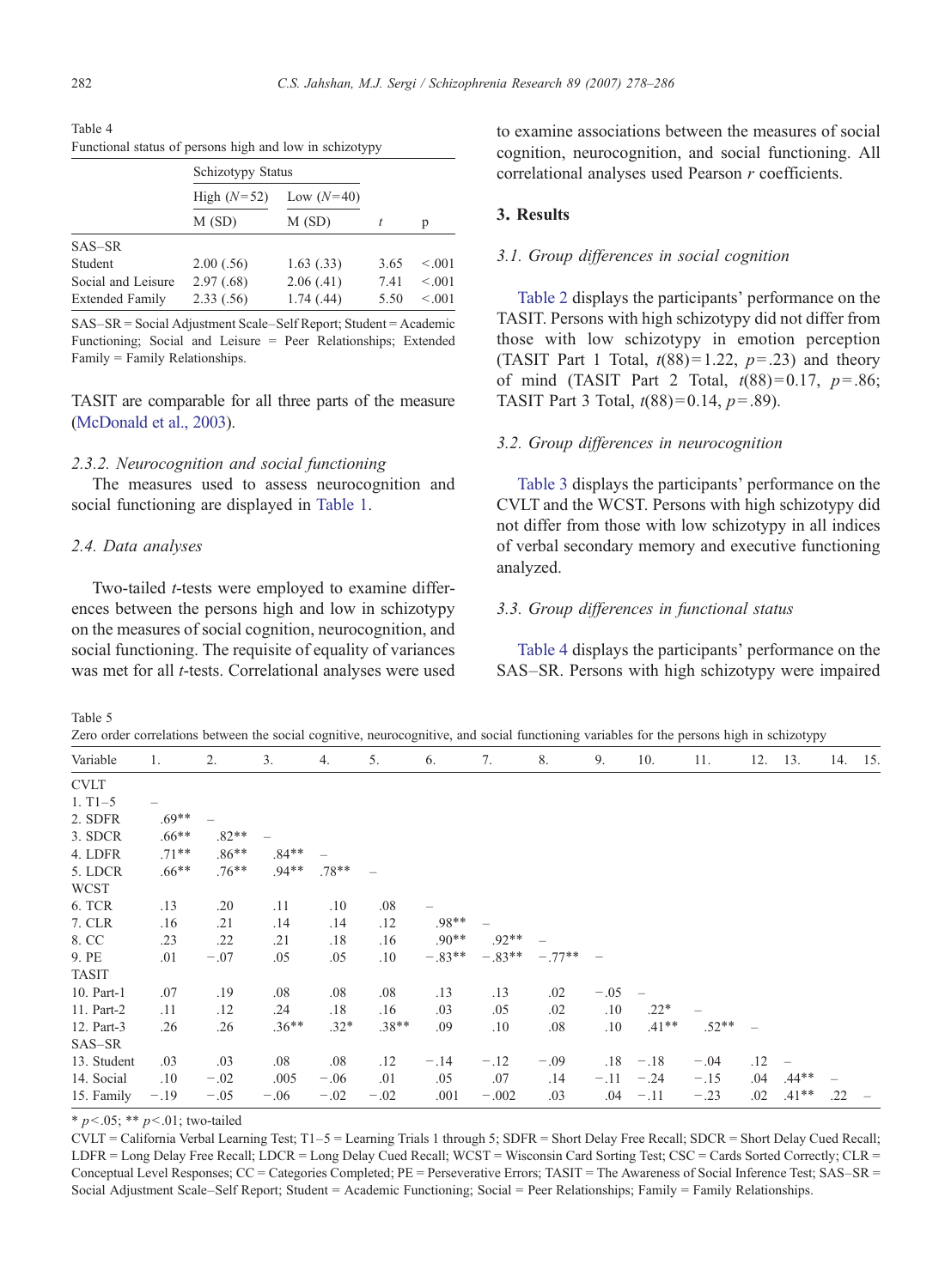relative to those with low schizotypy in all three areas of functioning examined, even after a Bonferroni correction was employed to minimize the risk of type I error. The academic functioning of persons with high schizotypy was worse than that of persons with low schizotypy,  $t(88)=3.65$ ,  $p<.001$ , indicating that they were less able to keep up with schoolwork, less able to attend class regularly, more likely to feel upset at school, and more likely to argue with people at school. Likewise, the peer relationship functioning of persons with high schizotypy was worse than that of persons with low schizotypy,  $t(90)=7.41$ ,  $p<.001$ , indicating that they more often felt bored or lonely, more often felt uncomfortable around others, socialized with friends less frequently, and had more problems or arguments with friends. The family relationship functioning of persons with high schizotypy was worse than that of persons with low schizotypy,  $t(90)=5.50$ ,  $p<.001$ , indicating that they more often experienced conflicts and arguments with family members, more often worried about events in their family, and more often thought that their family had let them down.

# 3.4. Associations between social cognition, neurocognition, and functional status in persons with high schizotypy

[Table 5](#page-4-0) displays the zero order correlations between performance indicators from the TASIT, CVLT, WCST, and SAS–SR for the persons with high schizotypy. Few significant correlations were observed. A link between theory of mind and verbal secondary memory is suggested by three significant correlations between CVLT variables and the total score of TASIT Part 3. Interestingly, more associations indicating relationships between neurocognition and both social cognition and social functioning were observed in the persons with low schizotypy.

# 4. Discussion

Psychometric schizotypes did not differ from healthy participants in theory of mind and emotion perception skills. When presented with the theory of mind tasks of The Awareness of Social Inference Test (TASIT), the persons with high schizotypy appeared quite able to appreciate scenes depicting sarcastic, sincere, and untruthful interpersonal interactions. This finding contrasts with previous findings of poor theory of mind in individuals with schizotypy, findings indicating impairments in the ability to detect irony [\(Langdon and](#page-7-0) [Coltheart, 2004](#page-7-0)) and deception ([Malcolm and Keenan,](#page-7-0)

[2003\)](#page-7-0). However, the present finding is not inconsistent with the mixed findings generated by studies of emotion perception in schizotypy (e.g., [Toomey and Schuldberg,](#page-8-0) [1995; van't Wout et al., 2004](#page-8-0)).

Contrary to our expectations, persons high in schizotypy did not differ from those low in schizotypy in executive functioning as assessed with the Wisconsin Card Sorting Test (WCST) or in verbal secondary memory as assessed with the California Verbal Learning Test (CVLT). The lack of impairment on the WCST conflicts with studies that have found WCST-based evidence of executive functioning deficits in schizotypy (e.g., [Suhr, 1997; Gooding et al., 1999, 2001](#page-8-0)). In contrast, the lack of impairment on the CVLT is not inconsistent with the mixed findings generated by studies of verbal secondary memory in schizotypy (e.g., [Lenzenweger and Gold, 2000; Mitropoulou et al.,](#page-7-0) [2002\)](#page-7-0).

Persons high in schizotypy were impaired in their social, family, and academic functioning relative to persons low in schizotypy. Consistent with this finding, [Melley et al. \(2002\)](#page-7-0) found that scores on schizotypal personality scales were inversely related to social, family, and academic functioning as assessed by the Social Adjustment Scale–Self Report (SAS–SR). The degree of functional impairment in the schizotypy group is comparable to that of the depressed and schizophrenia samples reported in the SAS–SR manual.

The finding that theory of mind is related to secondary verbal memory in persons high in schizotypy is consistent with [Greig et al. \(2004\)](#page-7-0)'s observation of an association between theory of mind and verbal memory in schizophrenia as well as the many schizophrenia studies that observe relationships between social cognition and neurocognition (e.g., [Corrigan et al., 1994;](#page-6-0) [Sergi and Green, 2003; Sergi et al., 2006; Wynn et al.,](#page-6-0) [2005; Lancaster et al., 2003; Kee et al., 1998\)](#page-6-0). However, neither neurocognition nor social cognition were significantly related to social functioning, which stands in contrast to schizophrenia studies reporting relations between those domains (e.g., [Green, 1996; Green et al.,](#page-7-0) [1999, 2000; Kee et al., 2003; Penn et al., 1996; Corrigan](#page-7-0) [and Toomey, 1995\)](#page-7-0).

The present study has several limitations. For one, all participants were undergraduates at a four-year university. The educational attainment of the sample limits our ability to generalize our finding of no group differences in social cognition and neurocognition to the broader schizotypy population. Such conclusions would require studies comparing community samples of persons high and low in schizotypy. Moreover, to the extent that educational attainment relates to neurocognitive ability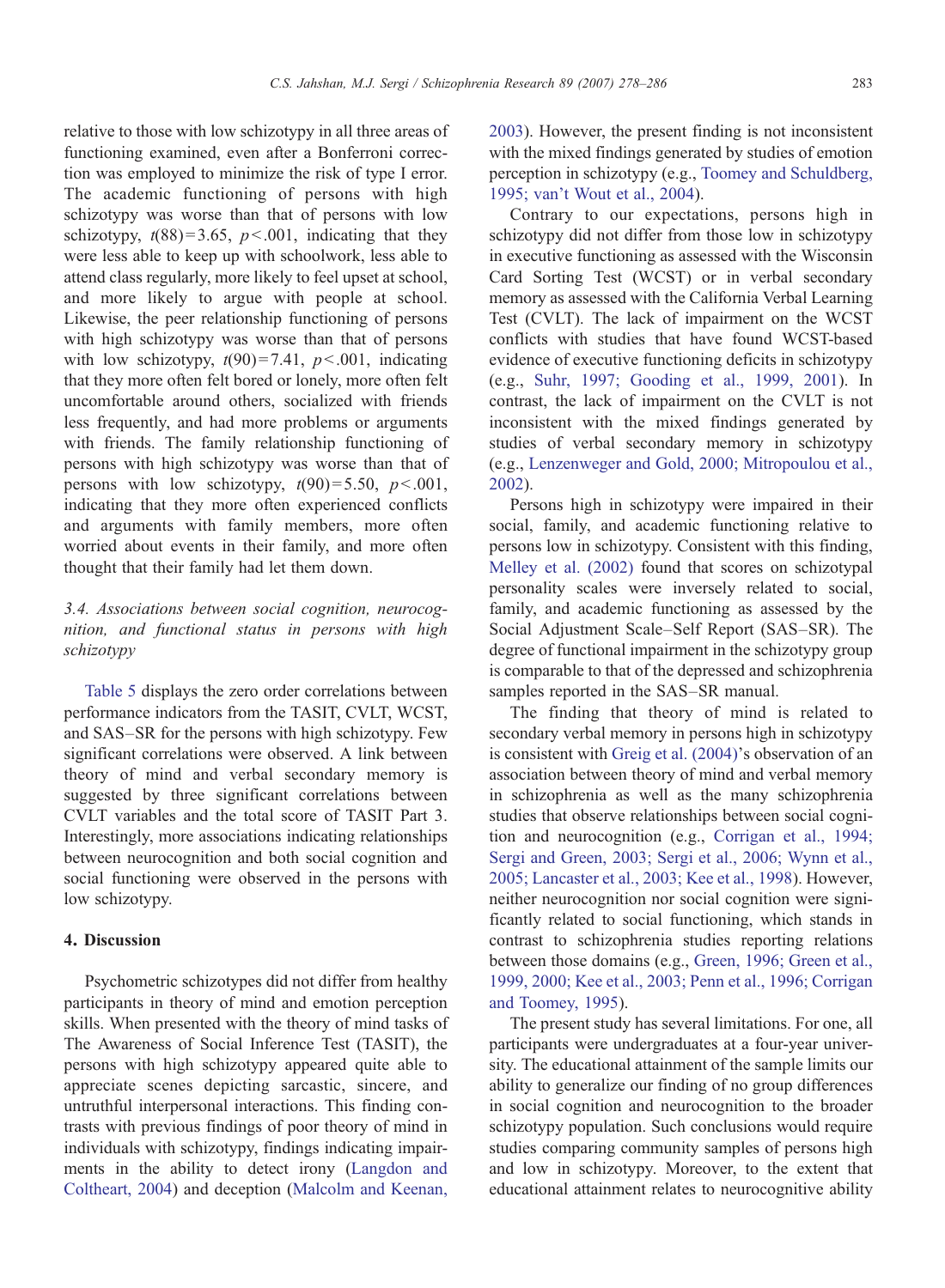<span id="page-6-0"></span>and neurocognitive ability relates to social cognitive performance, future studies should be careful to vary the educational achievement of their participants or treat education as a covariate. Another potential limitation of the study is that the high and low schizotypy groups included more females than males. However, analyses found no gender differences in social cognitive and neurocognitive performance for both the high and low schizotypy groups. Thus, the high number of females likely did not impact the null findings obtained. A third potential limitation of the current study concerns the screening procedure employed. The 22-item SPQ–B was used as a screener because it quickly assesses schizotypy. However, a more extensive battery of schizotypal measures such as the Chapman Scales, although less practical to administer to over 1000 undergraduates per semester, may have more clearly identified schizotypes who might have evidenced impairments in social cognition and neurocognition. Alternatively, including only the schizotypes who have a genetic risk for schizophrenia might have yielded different results as [Johnson et al. \(2003\)](#page-7-0) found no relationship between schizotypy and impaired neurocognition in the absence of a family history. Another important limitation of the present study is that very few aspects of social cognition and neurocognition were assessed. Although theory of mind and emotion perception are important areas of social cognition, many other areas such as emotional intelligence, social knowledge, and social context processing were not studied. Likewise, while executive functioning and verbal memory are important areas of neurocognition, they represent only a subset of the many cognitive abilities that allow persons to function well. A final limitation concerns the measure we employed to study theory of mind and emotion perception. To our knowledge, the current study is the first to use the TASIT to study social cognition in persons with schizotypy. Although the TASIT has demonstrated sensitivity to social cognitive deficits after traumatic brain injury ([McDonald et al., 2003](#page-7-0)), it may not be an ideal measure of emotion perception and second order false beliefs in persons with schizotypy. Further study is needed to determine whether the finding that schizotypes did not differ from persons low in schizotypy in theory of mind and emotion perception skills reflects the soundness of social cognition in schizotypy or a lack of sensitivity in the TASIT. Future studies of theory of mind in schizotypy might employ measures that have been used in schizophrenia studies such as picturesequencing tasks; irony, metaphor, or real intention detection tasks; and/or connotation tasks involving short

text passages or humorous cartoon drawings (Brune, 2005b).

## Acknowledgement

This study is based on research by the first author for a master's thesis at California State University, Northridge, chaired by the second author. Support for this study came from a graduate equity fellowship and a student research grant to the first author offered by the CSUN Office of Graduate Studies, Research and International Programs. The authors would like to thank Donald C. Butler, Ph.D. of the CSUN Department of Psychology for his statistical guidance, as well as Risa Rosenberg, M.A. for her involvement in several stages of this work, and Rebecca Coutin, B.A. for her help with participant recruitment.

## **References**

- Adolphs, R., 2001. The neurobiology of social cognition. Curr. Opin. Neurobiol. 11, 231–239.
- Baron-Cohen, S., 1995. Mindblindness: an essay on autism and theory of mind. MIT Press and Bradford Books.
- Bergman, A.J., Harvey, P.D., Roitman, S.L., Mohs, R.C., Marder, D., Silverman, J.M., Siever, L.J., 1998. Verbal learning and memory in schizotypal personality disorder. Schizophr. Bull. 24, 635–641.
- Brekke, J.S., Kay, D.D., Kee, K.S., Green, M.F., 2005. Biosocial pathways to functional outcome in schizophrenia. Schizophr. Res. 80, 213–225.
- Brune, M., 2005a. Emotion recognition, 'theory of mind', and social behavior in schizophrenia. Psychiatry Res. 133, 135–147.
- Brune, M., 2005b. "Theory of mind" in schizophrenia: a review of the literature. Schizophr. Bull. 31, 21–42.
- Cannon, T.D., Zorrilla, L.E., Shtasel, D., Gur, R.E., Gur, R.C., Marco, E.J., Moberg, P., Price, R.A., 1994. Neuropsychological functioning in siblings discordant for schizophrenia and healthy volunteers. Arch. Gen. Psychiatry 51, 651–661.
- Chen, W.J., Hsiao, C.K., Hsiao, L.L., Hwu, H.G., 1998. Performance of the Continuous Performance Test among community samples. Schizophr. Bull. 24, 163–174.
- Claridge, G., 1994. Single indicator of risk for schizophrenia: probable fact or likely myth? Schizophr. Bull. 20, 151–168.
- Claridge, G., Beech, A.R., 1995. Fully and quasi-dimensional constructions of schizotypy. In: Raine, A., Lencz, T., Mednick, S.A. (Eds.), Schizotypal Personality. Cambridge University Press, Cambridge.
- Corrigan, P.W., Green, M.F., 1993. Schizophrenic patients' sensitivity to social cues: the role of abstraction. Am. J. Psychiatry 150, 589–594.
- Corrigan, P.W., Toomey, R., 1995. Interpersonal problem solving and information processing in schizophrenia. Schizophr. Bull. 21, 395–403.
- Corrigan, P.W., Green, M.F., Toomey, R., 1994. Cognitive correlates to social cue perception in schizophrenia. Psychiatry Res. 53, 141–151.
- Delis, D.C., Kramer, J.H., Kaplan, E., Ober, B.A., 1983. California Verbal Learning Test (CVLT) Manual. Psychological Corporation, New York, NY.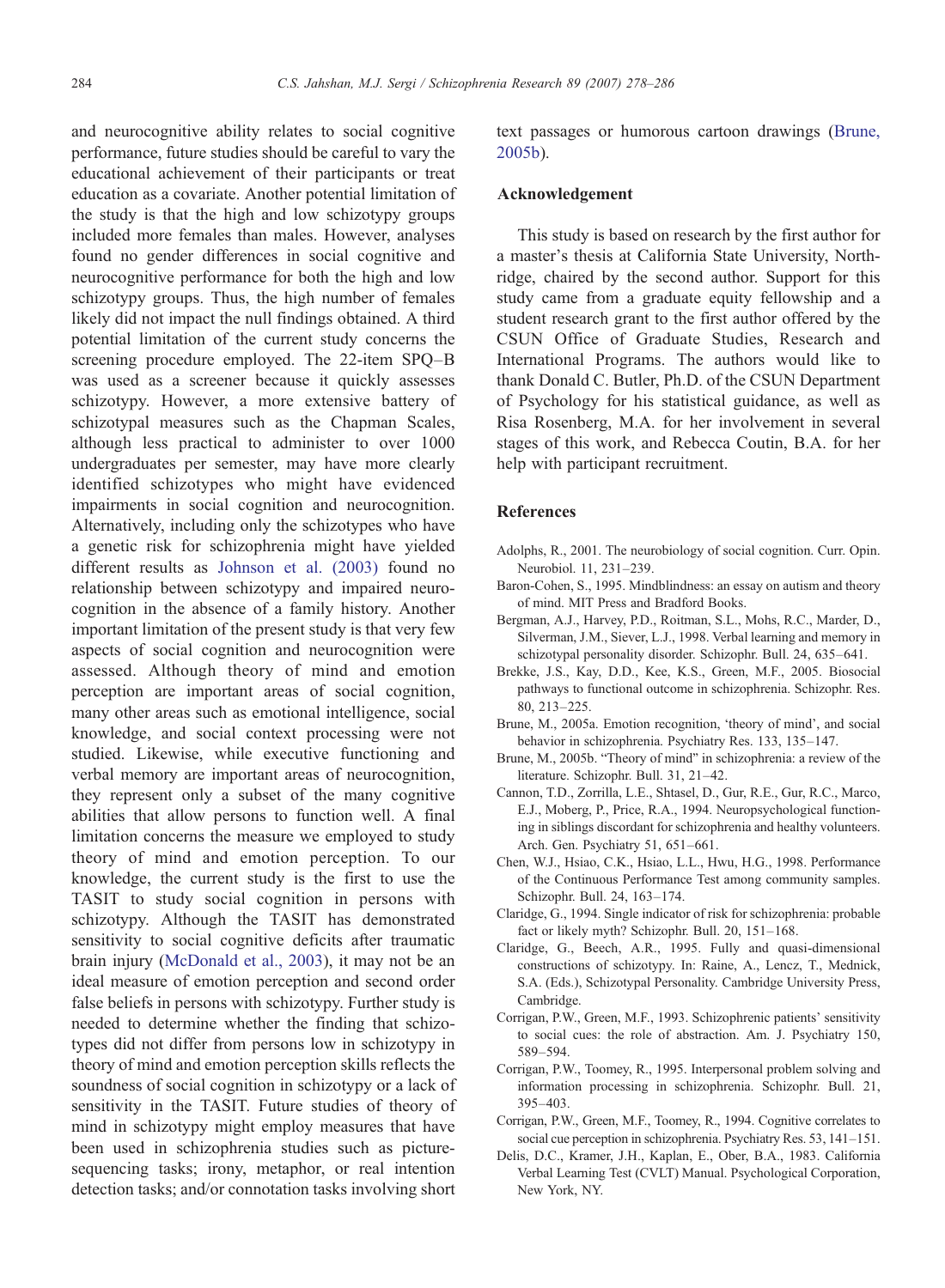- <span id="page-7-0"></span>Egan, M.F., Goldberg, T.E., Gscheidle, T., Weirich, M., Rawlings, R., Hyde, T.M., Bigelow, L., Weinberger, D.R., 2001. Relative risk for cognitive impairment in siblings of patients with schizophrenia. Biol. Psychiatry 50, 98–107.
- Faraone, S.V., Seidman, L.J., Kremen, W.S., Pepple, J.R., Lyons, M.J., Tsuang, M.T., 1995. Neuropsychological functioning among the nonpsychotic relatives of schizophrenic patients: a diagnostic efficiency analysis. J. Abnorm. Psychology 104, 286–304.
- Franke, P., Maier, W., Hain, C., Klingler, T., 1992. Wisconsin Card Sorting Test: an indicator of vulnerability to schizophrenia? Schizophr. Res. 6, 243–249.
- Franke, P., Maier, W., Hardt, J., Hain, C., 1993. Cognitive functioning and anhedonia in subjects at risk for schizophrenia. Schizophr. Res. 10, 77–84.
- Gooding, D.C., Kwapil, T.R., Tallent, K.A., 1999. Wisconsin Card Sorting Test deficits in schizotypic individuals. Schizophr. Res. 40, 201–209.
- Gooding, D.C., Tallent, K.A., Hegyi, J.V., 2001. Cognitive slippage in schizotypic individuals. J. Nerv. Ment. Dis. 189, 750–756.
- Green, M.F., 1996. What are the functional consequences of neurocognitive deficits in schizophrenia? Am. J. Psychiatry 153, 321–330.
- Green, M.F., Kern, R.S., Sergi, M.J., 1999. An introduction to neurocognitive dysfunction in schizophrenia. In: Keefe, R.F.E. (Ed.), Why Should We Care? Improving Cognitive Function in the Schizophrenia Patient. Science Press, London, UK, pp. 1–11.
- Green, M.F., Kern, R.S., Braff, D.L., Mintz, J., 2000. Neurocognitive deficits and functional outcome in schizophrenia: are we measuring the "right stuff?". Schizophr. Bull. 26, 119–136.
- Greig, T.C., Bryson, G.J., Bell, M.D., 2004. Theory of mind performance in schizophrenia: diagnostic, symptom, and neuropsychological correlates. J. Nerv. Ment. Dis. 192, 12–18.
- Heaton, R.K., Chelune, G.J., Talley, J.L., Kay, G.G., Curtiss, G., 1993. Wisconsin Card Sorting Test (WCST) Manual — Revised and Expanded. PAR, Odessa, FL.
- Janssen, I., Krabbendam, L., Jolles, J., Van Os, J., 2003. Alterations in theory of mind in patients with schizophrenia and non-psychotic relatives. Acta Psychiatr. Scand. 108, 110–117.
- Johnson, J.K., Tuulio-Henriksson, A., Pirkola, T., Huttunen, M.O., Lonnqvist, J., Kaprio, J., Cannon, T.D., 2003. Do schizotypal symptoms mediate the relationship between genetic risk for schizophrenia and impaired neuropsychological performance in co-twins of schizophrenic patients? Biol. Psychiatry 54, 1200–1204.
- Kee, K.S., Kern, R.S., Green, M.F., 1998. Perception of emotion and neurocognitive functioning in schizophrenia: what's the link? Psychiatry Res. 81, 57–65.
- Kee, K.S., Green, M.F., Mintz, J., Brekke, J.S., 2003. Is emotion processing a predictor of functional outcome in schizophrenia? Schizophr. Bull. 29, 487–497.
- Kee, K.S., Horan, W.P., Mintz, J., Green, M.F., 2004. Do the siblings of schizophrenia patients demonstrate affect perception deficits? Schizophr. Res. 67, 87–94.
- Keefe, R.S., Silverman, J.M., Mohs, R.C., Siever, L.J., Harvey, P.D., Friedman, L., Roitman, S.E., DuPre, R.L., Smith, C.J., Schmeidler, J., Davis, K.L., 1997. Eye tracking, attention, and schizotypal symptoms in nonpsychotic relatives of patients with schizophrenia. Arch. Gen. Psychiatry 54, 169–176.
- Kelemen, O., Keri, S., Must, A., Benedek, G., Janka, Z., 2004. No evidence for impaired 'theory of mind' in unaffected first-degree relatives of schizophrenia patients. Acta Psychiatr. Scand. 110, 146–149.
- Keri, S., Kelemen, O., Benedek, G., Janka, Z., 2001. Different trait markers for schizophrenia and bipolar disorder: a neurocognitive approach. Psychol. Med. 31, 915–922.
- Lancaster, R.S., Evans, J.D., Bond, G.R., Lysaker, P.H., 2003. Social cognition and neurocognitive deficits in schizophrenia. J. Nerv. Ment. Dis. 191, 295–299.
- Langdon, R., Coltheart, M., 1999. Mentalizing schizotypy and schizophrenia. Cognition 71, 43–71.
- Langdon, R., Coltheart, M., 2001. Visual perspective taking and schizotypy: evidence for a simulation-based account of mentalizing in normal adults. Cognition 82, 1–26.
- Langdon, R., Coltheart, M., 2004. Recognition of metaphor and irony in young adults: the impact of schizotypal personality traits. Psychiatry Res. 125, 9–20.
- Lenzenweger, M.F., 2001. Reaction time slowing during high-load, sustained-attention task performance in relation to psychometrically identified schizotypy. J. Abnorm. Psychology 110, 290–296.
- Lenzenweger, M.F., Gold, J.M., 2000. Auditory working memory and verbal recall memory in schizotypy. Schizophr. Res. 42, 101–110.
- Lenzenweger, M.F., Cornblatt, B.A., Putnick, M., 1991. Schizotypy and sustained attention. J. Abnorm. Psychology 100, 84–89.
- Loughland, C.M., Williams, L.M., Harris, A.W., 2004. Visual scanpath dysfunction in first-degree relatives of schizophrenia probands: evidence for a vulnerability marker? Schizophr. Res. 67, 11–21.
- Lyons, M.J., Toomey, R., Faraone, S.V., Kremen, W.S., Yeung, A.S., Tsuang, M.T., 1995. Correlates of psychosis proneness in relatives of schizophrenics: preliminary findings. J. Abnorm. Psychology 37, 390–394.
- Malcolm, S., Keenan, J.P., 2003. My right I: deception detection and hemispheric differences in self-awareness. Soc. Behav. Pers. 31, 767–772.
- McDonald, S., Flanagan, S., Rollins, J., Kinch, J., 2003. TASIT: a new clinical tool for assessing social perception after traumatic brain injury. J. Head Trauma Rehabil. 18, 219–238.
- Melley, A.H., Oltmanns, T.F., Turkheimer, E., 2002. The Schedule for Nonadaptive and Adaptive Personality (SNAP): temporal stability and predictive validity of the diagnostic scales. Assessment 9, 181–187.
- Michie, P.T., Kent, A., Stienstra, R., Castine, R., Johnston, J., Dedman, K., Wichmann, H., Box, J., Rock, D., Rutherford, E., Jablensky, A., 2000. Phenotypic markers as risk factors in schizophrenia: neurocognitive functions. Aust. N. Z. J. Psychiatry 34, s74–s85 (Suppl.).
- Mikhailova, E.S., Vladimirova, T.V., Iznak, A.F., Tsusulkovskaya, E.J., Sushko, N.V., 1996. Abnormal recognition of facial expressions of emotions in depressed patients with major depression disorder and schizotypal personality disorder. Biol. Psychiatry 40, 697–705.
- Mitropoulou, V., Harvey, P.D., Maldari, L.A., Moriarty, P.J., New, A.S., Silverman, J.M., Siever, L.J., 2002. Neuropsychological performance in schizotypal personality disorder: evidence regarding diagnostic specificity. Biol. Psychiatry 52, 1175–1182.
- Obiols, J.E., Clos, M., Corbero, E., Garcia-Domingo, M., de Trincheria, I., Domenech, E., 1992. Sustained attention deficit in young schizophrenic and schizotypic men. Psychol. Rep. 71 (3 Pt 2), 1131–1136.
- Park, S., McTigue, K., 1997. Working memory and the syndromes of schizotypal personality. Schizophr. Res. 26, 213–220.
- Park, S., Holzman, P.S., Lenzenweger, M.F., 1995. Individual differences in working memory in relation to schizotypy. J. Abnorm. Psychology 104, 355–363.
- Penn, D.L., Spaulding, W., Reed, D., Sullivan, M., 1996. The relationship of social cognition to ward behavior in chronic schizophrenia. Schizophr. Res. 20, 327–335.
- Penn, D.L., Ritchie, M., Francis, J., Combs, D., Martin, J., 2002. Social perception in schizophrenia: the role of context. Psychiatry Res. 109, 149–159.